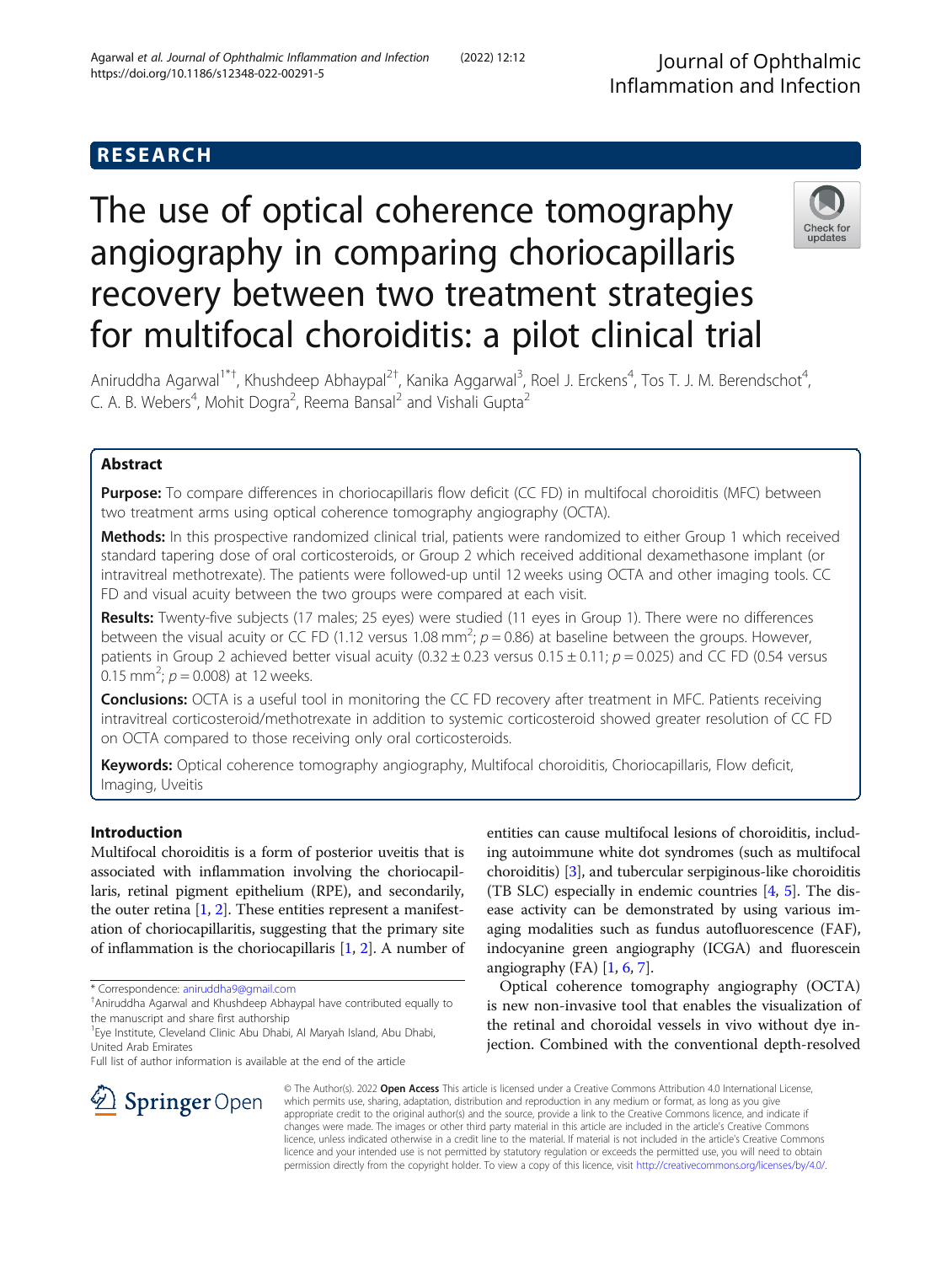structural imaging capabilities of OCT, OCTAs is a powerful tool to visualize and investigate the retinal and choroidal circulation [[8,](#page-7-0) [9\]](#page-7-0).

Recently, lesions of TB SLC have been characterized using OCTA [\[10,](#page-7-0) [11](#page-7-0)]. In the acute stage, findings of OCTA agree well with other imaging techniques such as ICGA and enhanced depth image optical coherence tomography (EDI-OCT) in determining choriocapillaris hypo-perfusion [[10](#page-7-0), [12,](#page-7-0) [13\]](#page-7-0). After treatment, the OCTA has the capability of showing reduction in choriocapillaris flow deficit (CC FD) areas on en face imaging, which also correlates well with ICGA [[11\]](#page-7-0). Thus, OCTA has the potential to be used as a clinical endpoint in the management of subjects with macular choroiditis.

Thus far, there are no studies that have compared the resolution of CC FD (i.e., hypo-perfusion) on OCTA based on the therapeutic interventions in multifocal choroiditis. Currently, oral corticosteroids form the standard of care for treatment of multifocal choroiditis (with concomitant anti-tubercular therapy in tubercular etiologies) [\[4](#page-7-0), [14](#page-7-0), [15\]](#page-7-0). We hypothesize that initial treatment with adjunctive intravitreal therapy in subjects of choroiditis may result in better recovery of the CC FD on OCTA imaging. In this study, we aim to compare the difference in the recovery of the choriocapillaris between standard therapy consisting of oral corticosteroids, and a combination therapy consisting of both systemic and local intravitreal therapies.

#### Materials and methods

In this prospective, randomized controlled, interventional study, patients were recruited from the Uveitis Clinic of Advanced Eye Centre, Department of Ophthalmology, Post Graduate Institute of Medical Education and Research (PGIMER), Chandigarh. Twenty-five subjects with multifocal choroiditis meeting the inclusion and exclusion criteria (detailed below) were recruited in the study. These subjects were randomized into two treatment arms: Group 1 and Group 2. Since this was a pilot clinical trial, no formal sample size calculations were performed for the study. The study was registered under the Clinical Trials Registry – India (CTRI; ref.: CTRI/2020/09/028056) prior to the conduct of the study. The study was conducted after approval from the Institute Ethics Committee (IEC) of PGIMER, Chandigarh, India. Written informed consent was obtained from all participating subjects, and the study adhered to the tenets of the Declaration of Helsinki.

#### Study subjects

Patients were allotted in either Group 1 or 2 based on randomized treatment allocation by envelope method. In this method, the investigator was given randomly generated treatment allocations within sealed opaque

envelopes. Once a patient had consented to enter the trial an envelope was opened, and the patient was then offered the allocated treatment regimen. Patients (between 19 and 60 years of age, either gender) with the following inclusion criteria were enrolled in the study:

- Subjects diagnosed with active multifocal lesions of choroiditis in at least one eye involving the posterior pole. Subjects with diagnosis of either autoimmune multifocal choroiditis or TB SLC were included in the study.
- The disease activity was confirmed on clinical examination, and imaging techniques such as OCT, fundus autofluorescence (FAF), FA and ICGA  $[6]$  $[6]$ .
- Subjects who were treatment-naïve or those who developed active disease with ≤10 mg/day oral corticosteroids.

The exclusion criteria were as follows: eyes in which media clarity was obscured by the presence of cataract, vitritis or any other such coexistent pathology that did not allow the acquisition of good images; subjects with active lesions outside the posterior pole that were not amenable to fundus imaging; subjects on treatment with long-term systemic immunosuppressive therapies, or those who have received intravitreal treatments in the past. In addition, subjects who have undergone pars plana vitrectomy (at any time point), cataract surgery (within the last 3 months), or glaucoma surgery (within the last 3 months) were excluded; subjects who were pregnant or plan to become pregnant during the course of therapy; subjects with placoid choroiditis characterized by large, plaque-like lesions involving large areas of the retinochoroid; subjects with concomitant ocular diseases such as diabetic retinopathy, optic neuropathy, or retinal degeneration, and patients who did not agree to come for follow-up visits.

#### Study procedures

A detailed history was taken for all recruited patients i.e., presenting ocular complaints with their respective duration, any history suggestive of other co-existing ophthalmological diseases, previous treatment if taken, any known systemic illness and any known drug allergy. Best-corrected visual acuity (BCVA) of the patients was recorded using the Snellen's visual acuity chart at baseline and at all follow up visits. BCVA was converted to LogMAR units for statistical analysis. Intraocular pressure (IOP) measurement by non-contact tonometer was done for all patients at baseline and at all follow up visits. Anterior segment examination using slit lamp was done in all patients at baseline and at all follow up visits. Posterior segment findings were noted by slit lamp biomicroscopy with + 90 D diopter lens. Peripheral fundus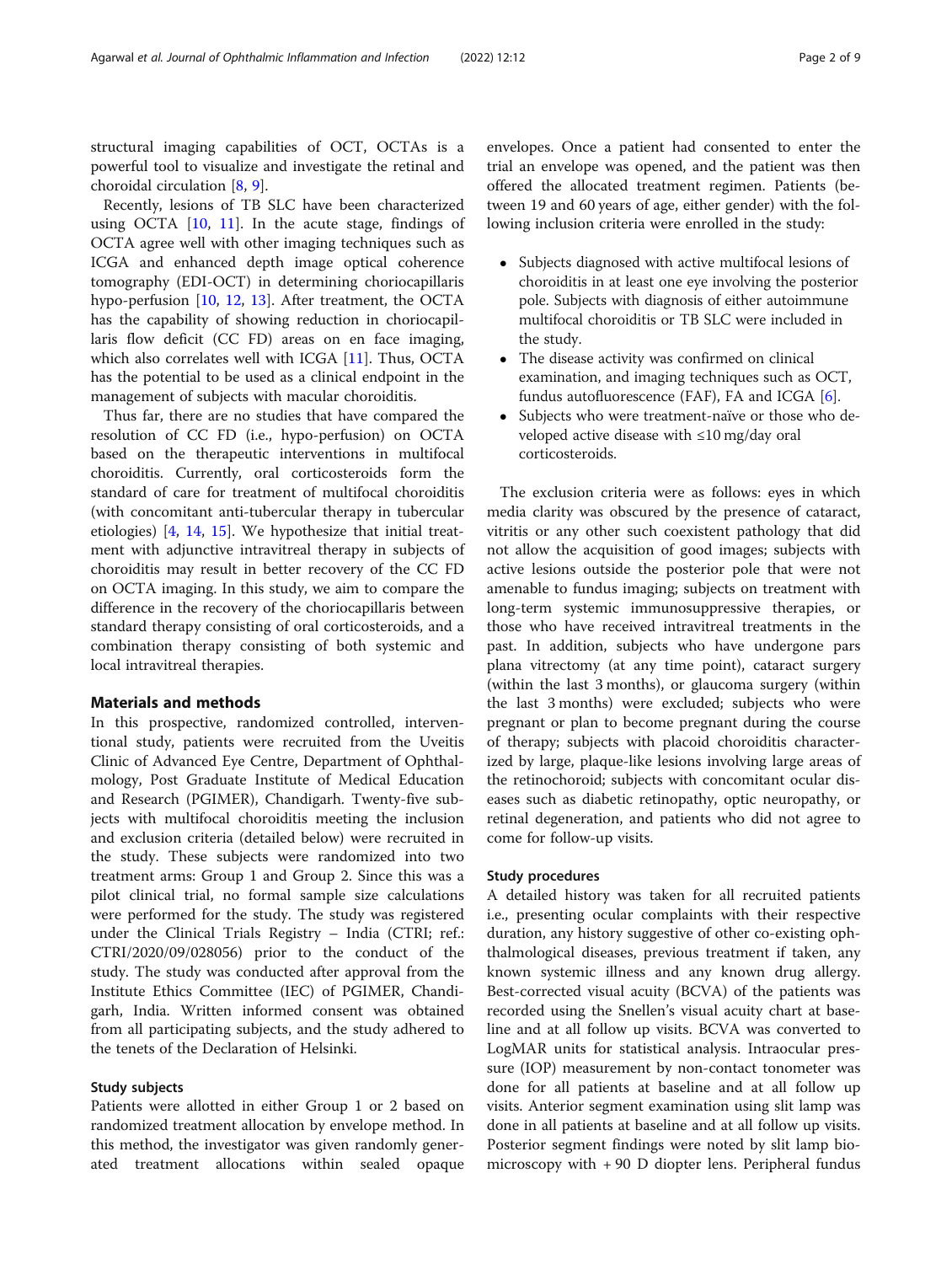examination was done using the indirect ophthalmoscope with  $a + 20$ -diopter lens at baseline and at all follow-up visits.

Color fundus photographs were captured using Carl Zeiss Visupac FF450 fundus camera setting central 50 degrees (Carl Zeiss Meditec, Dublin, CA, USA) at baseline and all follow-up visits. OCTA (DRI TopCon Triton<sup>®</sup>, TopCon Inc., Tokyo, Japan)  $(3 \times 3 \text{ mm} \text{ scan})$  was performed at baseline and all follow-up visits. The OCTA images were analyzed for the choriocapillaris alterations at the site of lesions. Two independent masked graders (uveitis specialists with experience in imaging research: A.A. and K.A.) performed the image analysis on OCTA (blinded to the treatment groups and the time interval). The CC FD areas were measured manually in mm<sup>2</sup> using a third-party software (ImageJ, National Institutes of Health, Bethesda, USA) [\[11\]](#page-7-0). Briefly, the area of CC FD was manually mapped by the two graders on ImageJ (in mm<sup>2</sup>) after standardizing the images and setting the scale, and the average of the two graders' readings were used for the analysis. Swept-source (SS)-OCT (DRI TopCon Triton®, TopCon Inc., Tokyo, Japan) was performed at baseline and all follow-up visits. Combined FA and ICGA (Spectralis<sup>®</sup>, Heidelberg Engineering, Heidelberg, Germany was performed at baseline and 12 weeks. The two graders also performed the manual area measurements of the hypofluorescent areas on ICGA in the central  $3 \times 3$  mm (identified after drawing a central  $3 \times 3$  mm square) using the area measurement tool on Heyex Eye Explorer (version 1.10.4.0).

## Study arms, visits, and treatments Group 1

Group 1 received standard treatment for multifocal choroiditis which consisted of oral corticosteroids (oral prednisolone 1 mg/kg/day) initiated at baseline and continued for a total of 8 weeks with tapering doses (5 mg/ kg/week taper). If the subjects tested positive for TB (in subjects with tubercular serpiginous-like choroiditis), additional anti-tubercular therapy was given as per the following protocol: (induction phase) isoniazid (5 mg/kg/ day), rifampicin (450 mg/day if body weight is≤50 kg and 600 mg/day if body weight is > 50 kg), pyrazinamide (25 to 30 mg/kg/day) and ethambutol (15 mg/kg/day). After 2 months, only isoniazid and rifampicin were continued for additional 7 months (maintenance phase). Liver function tests and hemograms were monitored every 6 weeks.

## Group 2

In addition to standard treatment Group 2 patients received intravitreal dexamethasone implant (0.7 mg) injection at baseline. If the use of intravitreal corticosteroid was contraindicated (due to cataract, or steroid responsiveness), then the subjects received weekly injection of intravitreal methotrexate (400 μg/0.1 mL) every week for the first 4 weeks of treatment.

#### Study duration and follow-up

The duration of the study was 12 weeks. All the subjects were examined at baseline, 1 week, 2 weeks, 4 weeks, and 12 weeks.

#### Outcome measures and statistical analysis

The main outcome measure of the study was the mean difference in the CC FD areas between the two treatment arms (indicative of choriocapillaris recovery). Other outcome measures included change in the BCVA between the two treatment arms, and the occurrence of adverse events in either arm.

The statistical analysis was done with the help of SPSS© version 26 for Windows (IBM Inc., Chicago, IL, USA). Data entries were performed in pre-designed forms and excel sheets using Microsoft Excel 2016© for Windows. All the measurable data was checked for their normality using Kolmogorov–Smirnov test within each group. The data was presented with descriptive statistics with mean ± standard deviation along with their range. To observe the treatment effect within each group, paired t test was applied to compare the differences in the CC FD areas before and after treatment. To see whether the treatment effect was equal between groups, Students t test was applied to compare the differences in the CC FD areas. Other parameters that were compared between the two groups included BCVA improvements at 12 weeks, changes in IOP, and adverse effects between the two groups. A  $p$  value  $<0.05$  was considered statistically significant.

#### Results

In the study, twenty-five subjects (17 males; 25 eyes) with TB/SLC or MFC met the inclusion criteria and were evaluated. Thirteen eyes were diagnosed with TB SLC and 12 were diagnosed with MFC. Group 1 included 11 subjects (11 eyes) and group 2 included 14 subjects (14 eyes). The demographic and clinical details of the subjects, including their mean age, BCVA, IOP and diagnosis have been summarized in Table [1.](#page-3-0)

The group 1 (standard oral therapy) were given oral corticosteroid therapy in a tapering dose (as described in the methods). All eyes with TB SLC received concomitant ATT (in either group). In the combination group 2 (standard oral + intravitreal therapy), 2 eyes received intravitreal methotrexate due to history of corticosteroid responsiveness (one eye received 3 injections and the other received 2), whereas 12 eyes received intravitreal dexamethasone implant (single injection at baseline).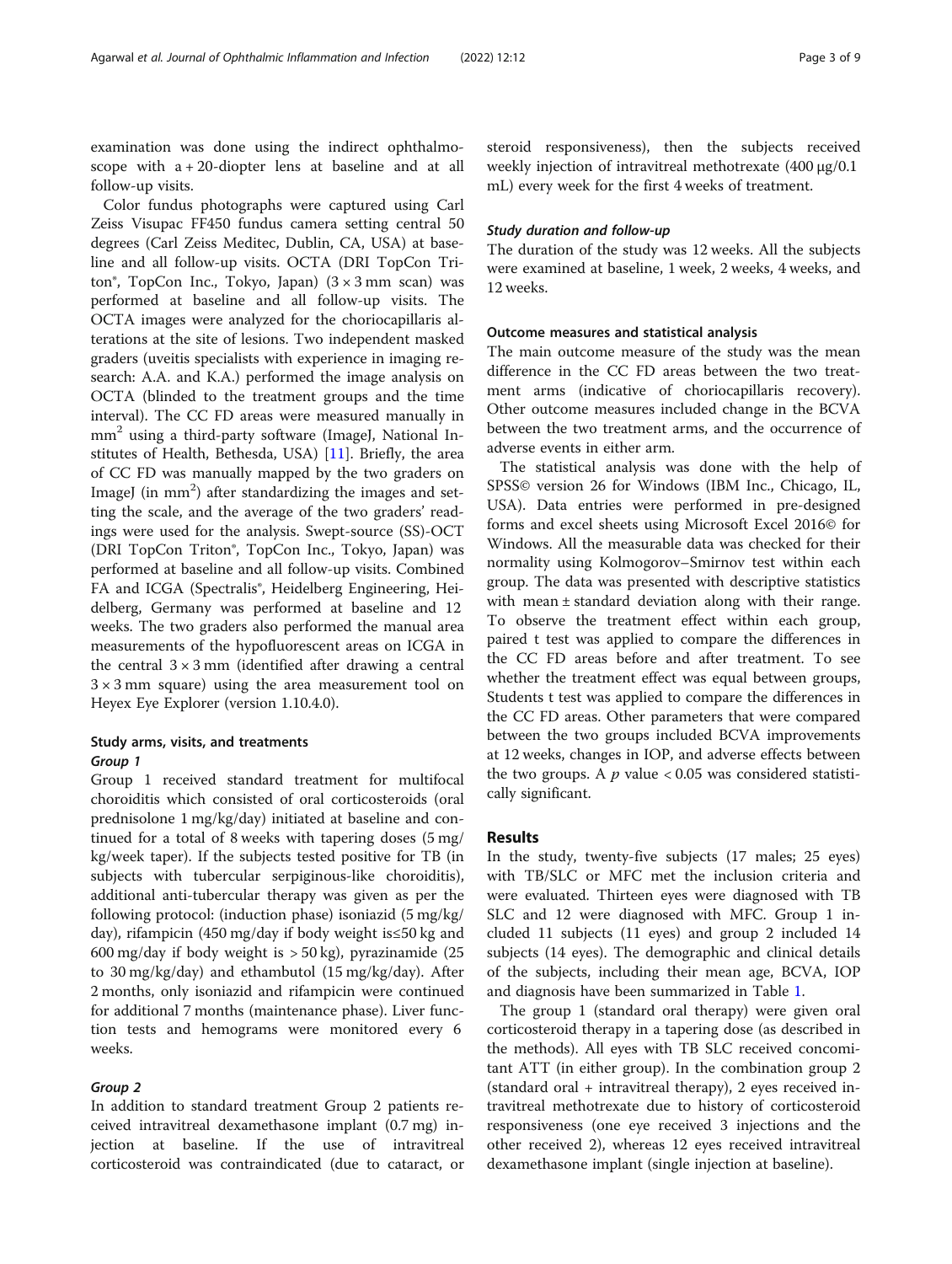|                             | Group 1 ( $n = 11$ eyes) | Group 2 ( $n = 14$ eyes) | P value |
|-----------------------------|--------------------------|--------------------------|---------|
| Age (years $\pm$ SD)        | $30.4 \pm 8.3$           | $32.4 \pm 11.5$          | 0.62    |
| Gender (n)                  |                          |                          | 0.20    |
| Male                        | 6                        | 11                       |         |
| Female                      | 5                        | 3                        |         |
| Diagnosis (n)               |                          |                          | 0.82    |
| TB SLC                      | 6                        | $\overline{7}$           |         |
| MFC                         | 5                        | 7                        |         |
| Laterality (n)              |                          |                          | 0.89    |
| Right eye                   | 6                        | 8                        |         |
| Left eye                    | 5                        | 6                        |         |
| Treatments (n)              |                          |                          |         |
| Intravitreal DEX            |                          | 12                       |         |
| Intravitreal MTX            |                          | $\overline{2}$           |         |
| ATT                         | 6                        | $\overline{7}$           |         |
| Oral corticosteroids        | 11                       | 14                       |         |
| Initial BCVA (LogMAR units) | $0.41 \pm 0.25$          | $0.38 \pm 0.23$          | 0.85    |
| Final BCVA (LogMAR units)   | $0.32 \pm 0.23$          | $0.15 \pm 0.11$          | 0.025   |
| ( $p$ value)*               | (0.01)                   | (< 0.001)                |         |
| Initial IOP<br>(mm Hq)      | $13.6 \pm 1.7$           | $13.7 \pm 2.2$           | 0.92    |
| Final IOP (mm Hg)           | $14.1 \pm 2.1$           | $14.4 \pm 3.8$           | 0.82    |
| $(p$ value)*                | (0.51)                   | (0.58)                   |         |

<span id="page-3-0"></span>Table 1 Comparison of baseline demographic and clinical parameters between the two groups

 $*$ p value has been calculated compared to baseline

ATT Anti-tubercular therapy, BCVA Best-corrected visual acuity, DEX Dexamethasone implant, IOP Intraocular pressure, MFC Multifocal choroiditis, MTX Methotrexate, TB SLC Tubercular serpiginous-like choroiditis

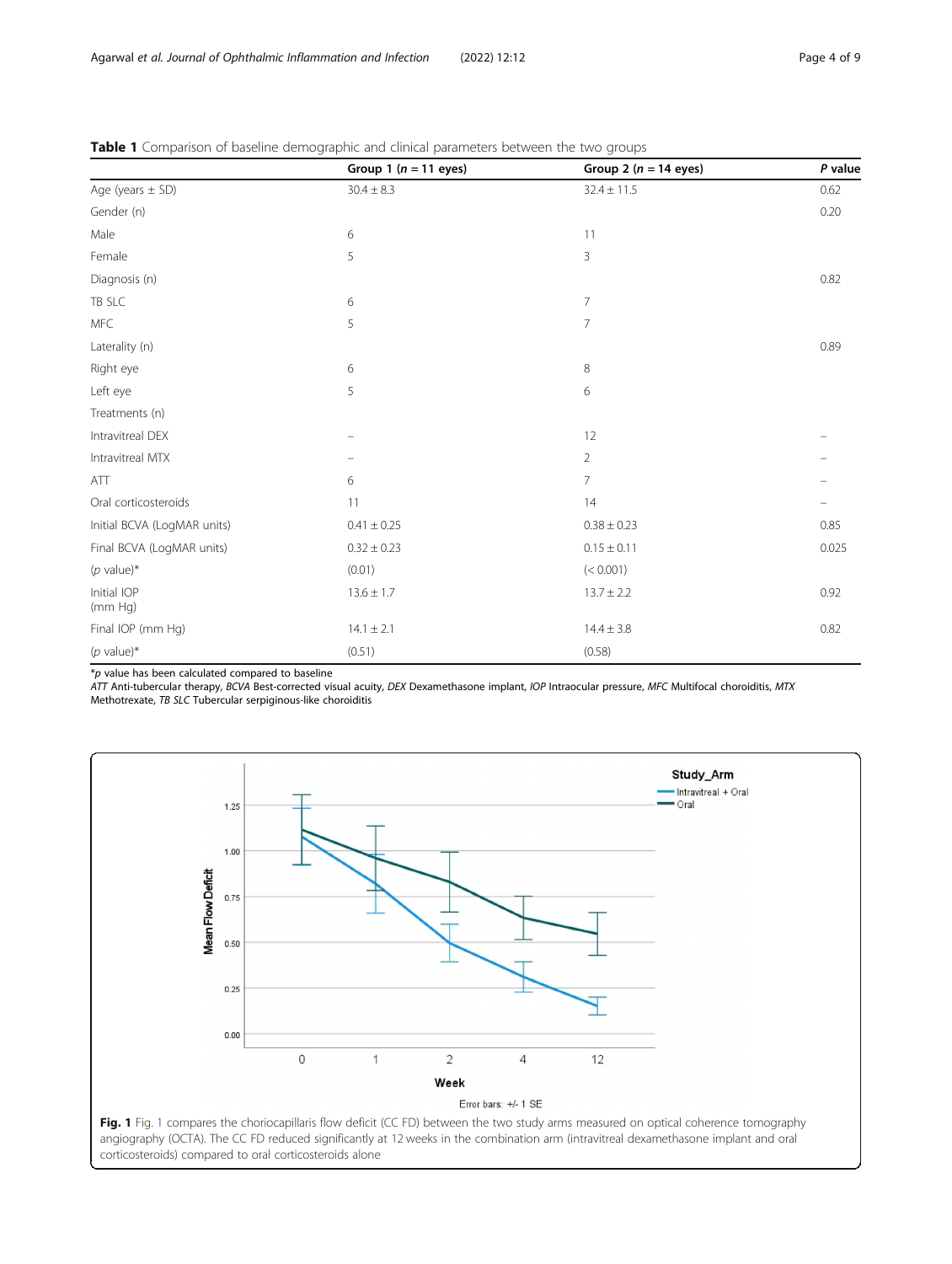Analysis of OCTA in groups 1 and 2 showed a baseline mean CC FD of  $1.12 \text{ mm}^2$  and  $1.08 \text{ mm}^2$ , respectively ( $p = 0.86$ ). During follow-up, the CC FD improved in all eyes in both the groups (statistically significant at all time points compared to baseline). In comparing group 1 and 2, the recovery of choriocapillaris (measured in terms of decrease in CC FD) was significantly higher in eyes belonging to group 2 (Fig. [1\)](#page-3-0). Table 2 provides a summary of the changes in OCTA CC FD from baseline through week 12 in both the groups.

On ICGA, the mean area of flow deficit at baseline was 1.20 mm<sup>2</sup> in group 1 and 1.22 mm<sup>2</sup> in group 2 ( $p =$ 0.93). At 12 weeks, the mean area of flow deficit was 0.61 mm<sup>2</sup> in group 1, and 0.25 mm<sup>2</sup> in group 2 ( $p =$ 0.005) (Table 3) (Fig. [2](#page-5-0)).

The BCVA improved from 0.41 to 0.32 LogMAR units in group 1 ( $p = 0.014$ ), whereas it improved from 0.39 to 0.15 LogMAR units in group 2 ( $p < 0.001$ ). The BCVA was also significantly better in eyes belonging to group 2 at 12 weeks ( $p = 0.025$ ) (Fig. [3\)](#page-5-0).

The mean IOP increased from 13.6 to 14.1 mmHg in group 1 ( $p = 0.518$ ), whereas it increased from 13.7 to [1](#page-3-0)4.4 mmHg ( $p = 0.58$ ) in group 2 (Table 1). Two eyes in group 2 were given topical dorzolamide 2% for 12 weeks (single agent) since the IOP was recorded > 21 mmHg (maximum of 25 mmHg) at week 2 in both eyes (Fig. [4\)](#page-6-0).

None of the eyes in either group developed worsening of inflammation, increase in choroiditis lesions, development of new choroiditis lesions, or other adverse events such as endophthalmitis. All the eyes in both groups showed healing of the choroiditis lesions at the end of 12 weeks. In eyes requiring ATT, the therapy was continued beyond the period of the study i.e., 12 weeks.

#### **Discussion**

In a previously published study by our group wherein patients with TB SLC were serially followed up using

Table 2 Comparison of optical coherence tomography angiography (OCTA) derived choriocapillaris flow deficit (CC FD) in  $mm<sup>2</sup>$  in both the groups

| Group 1<br>$(n = 11 \text{ eyes})$ | Group 2<br>$(n = 14 \text{ eyes})$ | P value |  |
|------------------------------------|------------------------------------|---------|--|
| $1.12 \pm 0.63$                    | $1.08 \pm 0.58$                    | 0.86    |  |
| $0.96 + 0.59$                      | $0.82 + 0.60$                      | 0.56    |  |
| < 0.001                            | < 0.001                            |         |  |
| $0.83 \pm 0.54$                    | $0.50 \pm 0.39$                    | 0.086   |  |
| < 0.001                            | < 0.001                            |         |  |
| $0.63 \pm 0.39$                    | $0.31 \pm 0.31$                    | 0.030   |  |
| < 0.001                            | < 0.001                            |         |  |
| $0.54 + 0.39$                      | $0.15 \pm 0.18$                    | 0.008   |  |
| < 0.001                            | < 0.001                            |         |  |
|                                    |                                    |         |  |

 $*$ p value has been calculated compared to baseline

Table 3 Calculation of choriocapillaris flow deficit areas (in mm<sup>2</sup>) on indocyanine green angiography (ICGA) in both the groups

| $\sim$   |                            |                                    |         |  |  |
|----------|----------------------------|------------------------------------|---------|--|--|
|          | Group 1<br>$(n = 11$ eyes) | Group 2<br>$(n = 14 \text{ eyes})$ | P value |  |  |
| Baseline | $1.20 \pm 0.66$            | $1.22 + 0.62$                      | 0.93    |  |  |
| 12 weeks | $0.61 \pm 0.36$            | $0.25 + 0.22$                      | 0.005   |  |  |
| P value* | < 0.001                    | < 0.001                            |         |  |  |

OCTA and ICGA imaging, it was observed that OCTA functions well in assessing the recovery of CC FD after initiation of treatment. The improvements in choriocapillaris during follow-up was also seen on ICGA at 3 months. An important highlight of the study was that lesions with an area greater than  $0.1 \text{ mm}^2$  at baseline showed healing but with significant choriocapillaris atrophy. Lesions smaller than  $0.1$ mm<sup>2</sup> in area showed nearcomplete resolution with minimal residual alterations in the choriocapillaris on ICGA [[11](#page-7-0)]. Thus, the bigger the lesion area, the greater chances of choriocapillaris atrophy. Since then, there are very few studies published that demonstrate quantitative improvements in CC FD in posterior uveitis, specifically TB SLC and MFC [\[16](#page-7-0)–[19\]](#page-7-0).

We performed this study to assess whether adjunctive treatment with intravitreal corticosteroids/methotrexate can aid in the greater recovery of CC FD in cases with center-involving TB SLC and MFC. Atrophy of choriocapillaris due to inflammation involving the RPE, outer retina and choriocapillaris layer is associated with permanent visual loss and scarring [\[4](#page-7-0)]. Therefore, the aim of the treatment is to prevent as much central photoreceptor loss as possible. In this study, we observed improvements in CC FD in all eyes at week 12 compared to baseline, however, eyes receiving additional intravitreal dexamethasone implant/methotrexate performed significantly better with greater resolution of CC FD on OCTA and flow deficit areas on ICGA.

The application of quantitative metrics in posterior uveitis may be valuable to assess the effect of therapeutic interventions. Using easily available third-party software, it is possible to measure the areas of CC FD on OCTA [[11,](#page-7-0) [18,](#page-7-0) [19](#page-7-0)]. In addition, the measurement of the hypofluorescent area on ICGA has been made possible by the tools available on the Heidelberg Eye Explorer, and similar in-built software on other commercially available devices. Studies have previously shown the agreement between OCTA and ICGA in terms of choriocapillaris flow measurements [\[11,](#page-7-0) [19](#page-7-0)]. Serial quantitative metrics provide an objective assessment of the choriocapillaris recovery, and thus serves as an endpoint for therapeutic interventions. In our study, the recovery of choriocapillaris after intravitreal injections was significantly better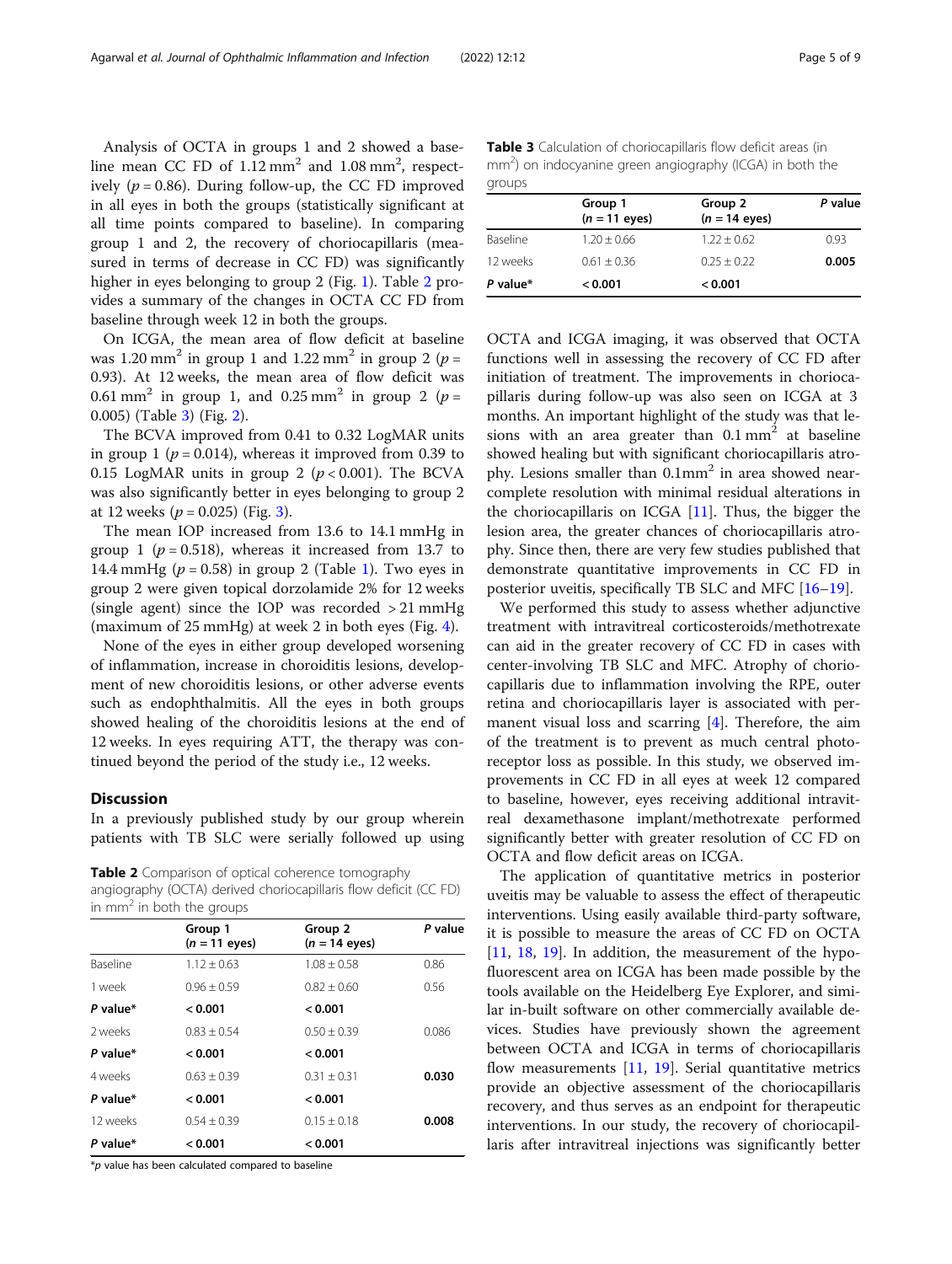<span id="page-5-0"></span>

than the standard arm receiving only oral corticosteroid therapy at all follow-up visits.

The resolution of CC FD on OCTA was accompanied by significant improvements in BCVA in both the groups. While the BCVA improved from baseline in both groups of patients receiving treatment, the group receiving adjunctive intravitreal therapy had

significantly higher visual outcomes even though there was no significant difference in the BCVA at baseline between the two groups. This suggests that addition of adjunctive intravitreal therapy at baseline may not only translate into better anatomical outcomes on OCTA in terms of CC FD, but also potentially better visual results at 12 weeks.

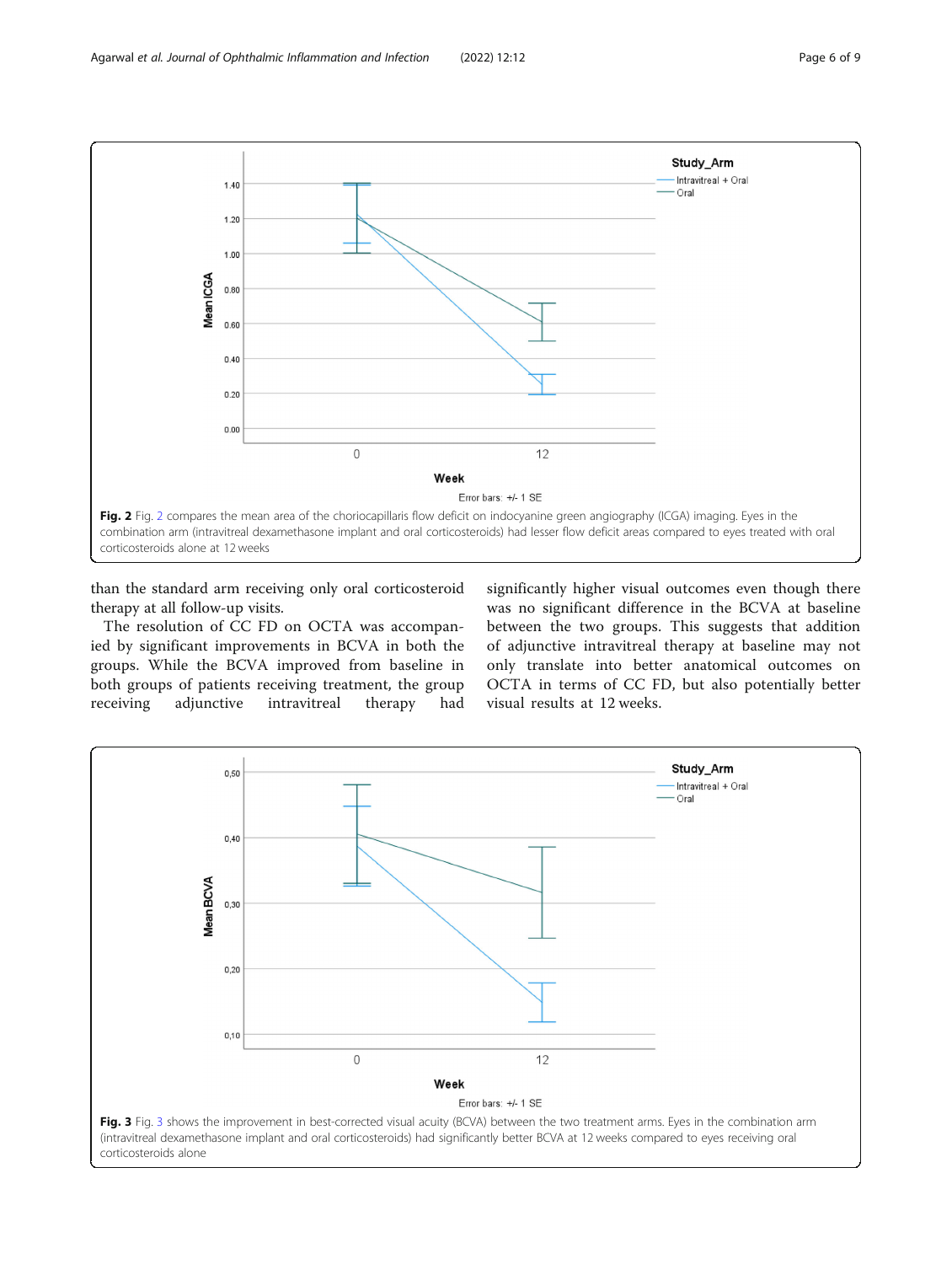<span id="page-6-0"></span>

In patients with TB SLC and MFC, the safety and efficacy of intravitreal therapy with dexamethasone implant and methotrexate has been published previously [[20](#page-7-0)– [23\]](#page-8-0). The advantages of intravitreal corticosteroid/methotrexate injection include high local delivery of antiinflammatory therapy that can promptly act to reduce the inflammation, avoiding systemic side-effects of prolonged oral therapy. Studies have shown that intravitreal injection of these agents are not associated with worsening of choroiditis in any patient and help in the healing of the lesions with minimal adverse events [[20](#page-7-0)–[23](#page-8-0)]. Since steroid-responsiveness is a cause of concern in patients receiving dexamethasone implant, we used intravitreal methotrexate in patients who had history of high IOP after corticosteroid use. None of the subjects in our cohort had uncontrollable rise in IOP, and 2 subjects required a short course of single topical anti-glaucoma medication for IOP rise.

Our study is a pilot clinical trial which is mainly aimed at evaluating the role of OCTA in quantifying lesions of choroiditis after initiation of treatment. Thus, we do not propose use of intravitreal corticosteroids/methotrexate in every case of macular choroiditis. There are several challenges in the management of choroiditis due to ocular TB, as well as MFC and these patients require individualized therapy to tackle persistence of lesions, development of new lesions, and other aspects such as drug resistance [[14](#page-7-0), [24](#page-8-0)]. However, our study does demonstrate that adjunctive intravitreal agents may have an role in improving the visual outcomes of these patients, and such therapies may be increasingly employed for our future patients.

Our study has several limitations. We had a modest sample size of patients. However, we included patients with strict inclusion criteria such as treatment-naïve macular choroiditis with no prior intraocular treatment, and clear media for serial OCTA. In addition, we did not have automated measurements of CC FD in our study. With improvements in technology and application of quantitative algorithms, automated quantification is being increasingly employed [[17](#page-7-0), [18,](#page-7-0) [25\]](#page-8-0). In the future, such automated measurements may be applied to OCTA imaging of lesions of choroiditis as well. Since patients in group 2 received either dexamethasone implant or methotrexate therapy, it may be argued that group 2 included patients receiving two different drugs. However, the aim of the study was not to compare the treatment strategies themselves, but the utility of imaging modality (i.e., OCTA) for the follow-up assessment of these patients.

In conclusion, OCTA is not only useful in assessing areas of CC FD in eyes with choroiditis, but it can be used as a tool to monitor recovery of the choriocapillaris and assess the efficacy of systemic and intravitreal anti-inflammatory therapies. In patients with TB SLC and MFC who receive adjunctive intravitreal corticosteroid/methotrexate therapy in addition to systemic corticosteroids, greater decrease in the CC FD area can be visualized on OCTA, and this may translate into superior visual outcomes due to decreased choriocapillaris atrophy.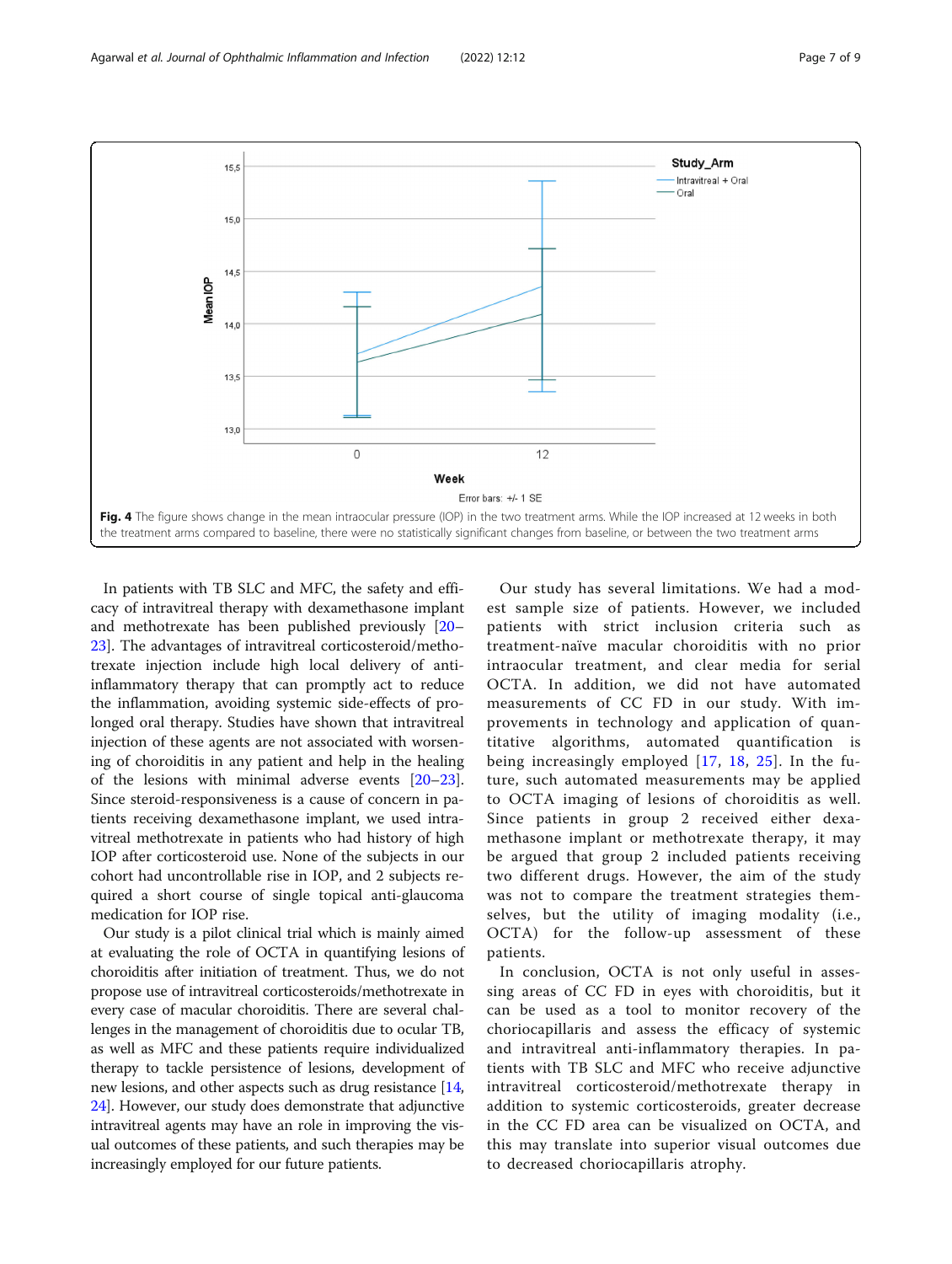#### <span id="page-7-0"></span>Acknowledgements

None.

#### Precis.

Patients with choroiditis may experience better improvement in choriocapillaris flow deficit areas and visual acuity if treated with oral corticosteroid therapy with intravitreal dexamethasone implant/ methotrexate. Optical coherence tomography angiography is useful in monitoring choriocapillaris recovery.

#### Authors' contributions

AA and KA conceived the manuscript. KA, AA, KA2 collected the data and analysed it. The literature search and critical review was performed by AA, KA2, RJE, TTJMB, CABW, RB and VG. AA and KA wrote the manuscript. All the authors critically reviewed it and approved for submission.

#### Funding

There are no sources of funding to declare for the study.

#### Availability of data and materials

The data related to the study will be available upon reasonable request from the corresponding author.

#### **Declarations**

#### Ethics approval and consent to participate

The study was approved by the Post Graduate Institute of Medical Education and Research (PGIMER) Institute Ethics Committee (IEC), Chandigarh, India. Written informed consent was obtained from all the patients for the participation in the study.

#### Consent for publication

The consent for publication was obtained from the patients and all the authors.

#### Competing interests

There are no competing interests for any author related to the manuscript.

#### Author details

<sup>1</sup> Eye Institute, Cleveland Clinic Abu Dhabi, Al Maryah Island, Abu Dhabi, United Arab Emirates. <sup>2</sup>Advanced Eye Center, Post Graduate Institute of Medical Education and Research, Sector 12, Chandigarh, India. <sup>3</sup>Ahalia Eye Care, Delma St, Airport Road, Abu Dhabi, United Arab Emirates. <sup>4</sup>Maastricht University Medical Centre, University Eye Clinic Maastricht, Maastricht, The Netherlands.

### Received: 22 December 2021 Accepted: 24 February 2022 Published online: 11 March 2022

#### References

- Li J, Li Y, Li H, Zhang L (2019) Imageology features of different types of multifocal choroiditis. BMC Ophthalmol 19(1):39. [https://doi.org/10.1186/s12](https://doi.org/10.1186/s12886-019-1045-x) 886-019-1045-y
- 2. Nazari Khanamiri H, Rao NA (2013) Serpiginous choroiditis and infectious multifocal serpiginoid choroiditis. Surv Ophthalmol 58(3):203–232. [https://](https://doi.org/10.1016/j.survophthal.2012.08.008) [doi.org/10.1016/j.survophthal.2012.08.008](https://doi.org/10.1016/j.survophthal.2012.08.008)
- Quillen DA, Davis JB, Gottlieb JL, Blodi BA, Callanan DG, Chang TS, Equi RA (2004) The white dot syndromes. Am J Ophthalmol 137(3):538–550. [https://](https://doi.org/10.1016/j.ajo.2004.01.053) [doi.org/10.1016/j.ajo.2004.01.053](https://doi.org/10.1016/j.ajo.2004.01.053)
- 4. Gupta V, Shoughy SS, Mahajan S, Khairallah M, Rosenbaum JT, Curi A, Tabbara KF (2015) Clinics of ocular tuberculosis. Ocul Immunol Inflamm 23(1):14–24. <https://doi.org/10.3109/09273948.2014.986582>
- 5. Bansal R, Gupta A, Gupta V, Dogra MR, Sharma A, Bambery P (2012) Tubercular serpiginous-like choroiditis presenting as multifocal serpiginoid choroiditis. Ophthalmology. 119(11):2334–2342. [https://doi.org/10.1016/j.](https://doi.org/10.1016/j.ophtha.2012.05.034) [ophtha.2012.05.034](https://doi.org/10.1016/j.ophtha.2012.05.034)
- 6. Agarwal A, Mahajan S, Khairallah M, Mahendradas P, Gupta A, Gupta V (2017) Multimodal Imaging in Ocular Tuberculosis. Ocul Immunol Inflamm 25(1):134–145. <https://doi.org/10.1080/09273948.2016.1231332>
- 7. Marchese A, Agarwal A, Moretti AG, Handa S, Modorati G, Querques G, Bandello F, Gupta V, Miserocchi E (2020) Advances in imaging of uveitis. Ther Adv Ophthalmol 12. <https://doi.org/10.1177/2515841420917781>
- Pichi F, Sarraf D, Arepalli S, Lowder CY, Cunningham ET Jr, Neri P, Albini TA, Gupta V, Baynes K, Srivastava SK (2017) The application of optical coherence tomography angiography in uveitis and inflammatory eye diseases. Prog Retin Eye Res 59:178–201. <https://doi.org/10.1016/j.preteyeres.2017.04.005>
- 9. Pohlmann D, Pleyer U, Joussen AM, Winterhalter S (2019) Optical coherence tomography angiography in comparison with other multimodal imaging techniques in punctate inner choroidopathy. Br J Ophthalmol 103(1):60–66. <https://doi.org/10.1136/bjophthalmol-2017-311764>
- 10. Mandadi SKR, Agarwal A, Aggarwal K, Moharana B, Singh R, Sharma A, Bansal R, Dogra MR, Gupta V, for OCTA Study Group (2017) Novel findings on optical coherence tomography angiography in patients with tubercular serpiginous-like choroiditis. Retina Phila Pa 37(9):1647–1659. [https://doi.](https://doi.org/10.1097/IAE.0000000000001412) [org/10.1097/IAE.0000000000001412](https://doi.org/10.1097/IAE.0000000000001412)
- 11. Agarwal A, Aggarwal K, Mandadi SKR, Kumar A, Grewal D, Invernizzi A, Bansal R, Sharma A, Sharma K, Gupta V, for OCTA Study Group (2021) Longitudinal follow-up of tubercular serpiginous-like choroiditis using optical coherence tomography angiography. Retina Phila Pa. 41(4):793–803. <https://doi.org/10.1097/IAE.0000000000002915>
- 12. Brar M, Sharma M, Grewal SPS, Grewal DS (2020) Comparison of wide-field swept source optical coherence tomography angiography and fundus autofluorescence in tubercular serpiginous-like choroiditis. Indian J Ophthalmol 68(1):106–211. [https://doi.org/10.4103/ijo.IJO\\_78\\_19](https://doi.org/10.4103/ijo.IJO_78_19)
- 13. Ahn SJ, Park SH, Lee BR (2017) Multimodal imaging including optical coherence tomography angiography in serpiginous choroiditis. Ocul Immunol Inflamm 25(2):287–291. [https://doi.org/10.1080/09273948.2017.12](https://doi.org/10.1080/09273948.2017.1288824) [88824](https://doi.org/10.1080/09273948.2017.1288824)
- 14. Agrawal R, Gunasekeran DV, Grant R, Agarwal A, Kon OM, Nguyen QD, Pavesio C, Gupta V, for the Collaborative Ocular Tuberculosis Study (COTS)– 1 Study Group (2017) Clinical features and outcomes of patients with tubercular uveitis treated with Antitubercular therapy in the collaborative ocular tuberculosis study (COTS)-1. JAMA Ophthalmol 135(12):1318–1327. <https://doi.org/10.1001/jamaophthalmol.2017.4485>
- 15. Testi I, Agrawal R, Mahajan S, Agarwal A., Gunasekeran D.V., Raje D., Aggarwal K., Murthy S.I., Westcott M., Chee S.P., McCluskey P., Ho S.L., Teoh S., Cimino L., Biswas J., Narain S., Agarwal M., Mahendradas P., Khairallah M., Jones N., Tugal-Tutkun I., Babu K., Basu S., Carreño E., Lee R., al-Dhibi H., Bodaghi B., Invernizzi A., Goldstein D.A., Herbort C.P., Barisani-Asenbauer T., González-López J.J., Androudi S., Bansal R., Moharana B., Esposti S.D., Tasiopoulou A., Nadarajah S., Agarwal M., Abraham S., Vala R., Singh R., Sharma A., Sharma K., Zierhut M., Rousselot A., Grant R., Kon O.M., Cunningham E.T., Kempen J., Nguyen Q.D., Pavesio C., Gupta V. Tubercular uveitis: nuggets from collaborative ocular tuberculosis study (COTS)-1. Ocul Immunol Inflamm Published online November 25, 2019:1–9. [https://doi.](https://doi.org/10.1080/09273948.2019.1646774) [org/10.1080/09273948.2019.1646774](https://doi.org/10.1080/09273948.2019.1646774)
- 16. Eser-Ozturk H, Ismayilova L, Yucel OE, Sullu Y Quantitative measurements with optical coherence tomography angiography in Behçet uveitis. Eur J Ophthalmol. Published online April 28, 2020. [https://doi.org/10.1177/112](https://doi.org/10.1177/1120672120920214) [0672120920214](https://doi.org/10.1177/1120672120920214)
- 17. Chu Z, Weinstein JE, Wang RK, Pepple KL (2020) Quantitative analysis of the Choriocapillaris in uveitis using En face swept-source optical coherence tomography angiography. Am J Ophthalmol 218:17–27. [https://doi.org/10.1](https://doi.org/10.1016/j.ajo.2020.05.006) [016/j.ajo.2020.05.006](https://doi.org/10.1016/j.ajo.2020.05.006)
- 18. McKay KM, Chu Z, Kim J-B et al Automated Quantification of Choriocapillaris Lesion Area in Patients with Posterior Uveitis. Am J Ophthalmol. Published online June 6, 2021. <https://doi.org/10.1016/j.ajo.2021.06.004>
- 19. Shah A, Rao VG, Verma A, Biswas J (2020) Evaluation of change in the vascular density of choriocapillaris on optical coherence tomography angiography in eyes with serpiginous choroiditis. Indian J Ophthalmol 68(9): 1901–1904. [https://doi.org/10.4103/ijo.IJO\\_1318\\_20](https://doi.org/10.4103/ijo.IJO_1318_20)
- 20. Tsui E, Fern CM, Goldberg NR (2021) Treatment of refractory tubercular serpiginous-like choroiditis with intravitreal methotrexate. Retin Cases Brief Rep 15(2):169–173. <https://doi.org/10.1097/ICB.0000000000000767>
- 21. Fonollosa A, Valsero S, Artaraz J, Ruiz-Arruza I (2016) Dexamethasone intravitreal implants in the management of tubercular multifocal serpiginoid choroiditis. J Ophthalmic Inflamm Infect 6(1):31. [https://doi.org/10.1186/](https://doi.org/10.1186/s12348-016-0101-4) [s12348-016-0101-4](https://doi.org/10.1186/s12348-016-0101-4)
- 22. Agarwal A, Handa S, Aggarwal K, Sharma M, Singh R, Sharma A, Agrawal R, Sharma K, Gupta V (2018) The role of dexamethasone implant in the